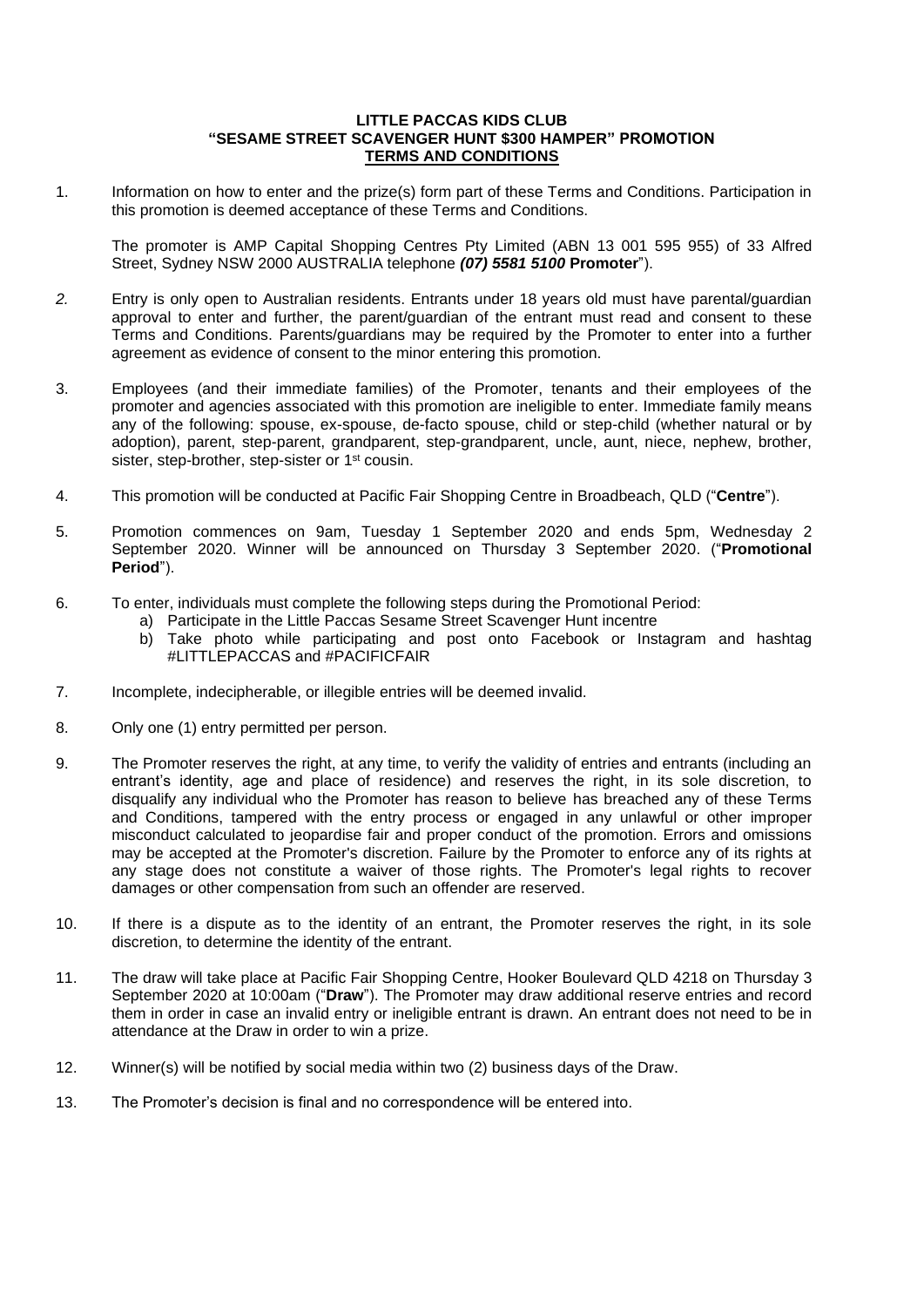14. If a winner is under the age of 18 years, the prize will be awarded to the winner's nominated parent or guardian on the winner's behalf.

If for any reason a winner does not claim a prize (or an element of the prize) within three months of the determination of the winner of a lottery, the promotor will notify NSW Fair Trading and redetermine any winner of the prize in accordance with the directions of NSW Fair Trading.

- 15. If any prize (or part of any prize) is unavailable, the Promoter, in its discretion, reserves the right to substitute the prize (or that part of the prize) with a prize to the equal value and/or specification, subject to any written directions from a regulatory authority.
- 16. Total prize pool value is \$300
- 17. Prizes, or any unused portion of a prize, are not transferable or exchangeable and cannot be taken as cash, unless otherwise specified.

## *[Note: see comment in respect of previous clause 19 above]*

- 18. Entrants consent to the Promoter using their name, likeness, image and/or voice in the event they are a winner (including photograph, film and/or recording of the same) in any media for an unlimited period without remuneration for the purpose of promoting this promotion (including any outcome), and promoting any products manufactured, distributed and/or supplied by the Promoter.
- 19. If this promotion is interfered with in any way or is not capable of being conducted as reasonably anticipated due to any reason beyond the reasonable control of the Promoter, including but not limited to technical difficulties, unauthorised intervention or fraud, the Promoter reserves the right, in its sole discretion, to the fullest extent permitted by law: (a) to disqualify any entrant; or (b) subject to any written directions from a regulatory authority, to modify, suspend, terminate or cancel the promotion, as appropriate.
- 20. Any cost associated with accessing the promotional website/Facebook/Twitter/Instagram is the entrant's responsibility and is dependent on the Internet service provider used.
- 21. Entrants agree that they are fully responsible for any materials they submit via the promotion including but not limited to comments, recordings and images ("**Content**"). The Promoter shall not be liable in any way for such Content to the full extent permitted by law. The Promoter may remove or decline to publish any Content without notice for any reason whatsoever. Entrants warrant and agree that:
	- (a) they will not submit any Content that is unlawful or fraudulent, or that the Promoter may deem in breach of any intellectual property, privacy, publicity or other rights, defamatory, obscene, derogatory, pornographic, sexually inappropriate, violent, abusive, harassing, threatening, objectionable with respect to race, religion, origin or gender, not suitable for children aged under 15, or otherwise unsuitable for publication;
	- (b) their Content shall not contain viruses or cause injury or harm to any person or entity;
	- (c) they will obtain prior consent from any person or from the owner(s) of any property that appears in their Content;
	- (d) the Content is the original work of the entrant that does not infringe the rights of any third party;
	- (e) they consent to any use of the Content which may otherwise infringe the Content creator's/creators' moral rights pursuant to the *Copyright Act 1968* (Cth) and warrant that they have the full authority to grant these rights; and
	- (f) they will comply with all applicable laws and regulations, including without limitation, those governing copyright, content, defamation, privacy, publicity and the access or use of others' computer or communication systems.

Without limiting any other terms herein, the entrant agrees to indemnify the Promoter for any breach of the above terms.

22. As a condition of entering this promotion, each entrant licenses and grants the Promoter, its affiliates and sub-licensees a non-exclusive, royalty-free, perpetual, worldwide, irrevocable, and sub-licensable right to use, reproduce, modify, adapt, publish and display their entry (which shall include Content) for